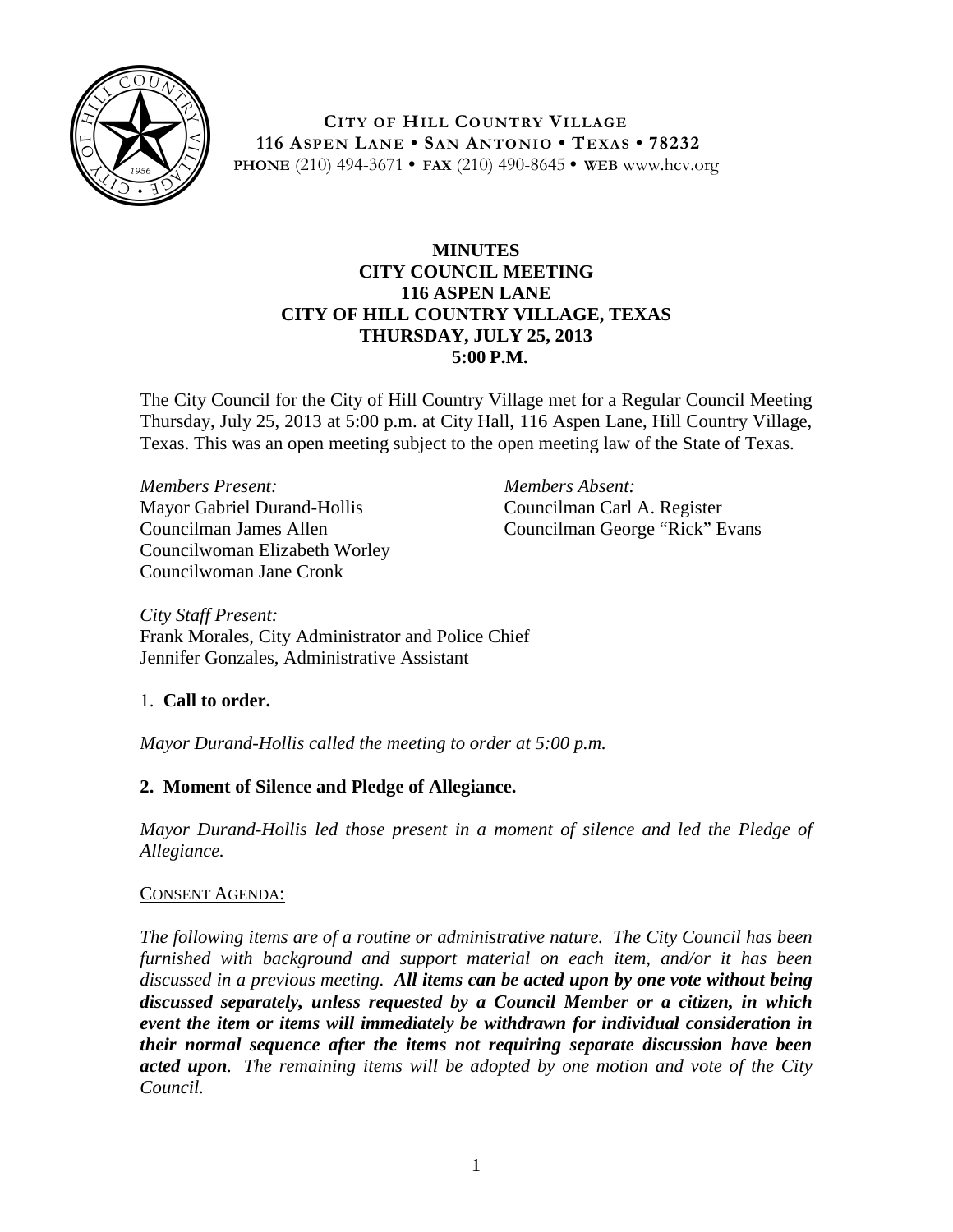**3. Discussion/action approving the minutes of the City Council Special Meeting of May 23, 2013.**

**4. Discussion/action approving the October 2013 – September 2014 City of Hill Country Village Master Calendar.**

### **5. Discussion/action approving an ordinance accepting the resignation of Brian Flores as Patrol Officer.**

*Councilwoman Worley moved to approve the consent agenda, seconded by Councilwoman Cronk. Motion passed unanimously.*

#### INDIVIDUAL ITEMS FOR CONSIDERATION:

#### **6. Citizens to be heard.**

*At this time, citizens who have filled out a registration form prior to the start of the meeting may speak on any topic they wish to bring to the attention of the governing body so long as that topic is not on the agenda for this meeting. Citizens may speak on specific agenda items when that item is called for discussion. During the Citizens to be Heard section no council action may take place and no council discussion or response is required to the speaker. A time limit of two minutes per speaker is permitted; the council may extend this time at their discretion.*

*None*

# **7. Discussion/action regarding the May 31, 2013 and June 30, 2013 financial statement.**

*Councilman Register was not present at the meeting, but had spoken with Mr. Morales previously. He wanted to inform council that sales tax continues to look good, but as always we should keep an eye on it.*

*Councilwoman Worley made a motion to accept the May 31, 2013 and the June 30, 2013 financial statements, seconded by Councilwoman Cronk. Motion passed unanimously.*

#### **Mayor Durand-Hollis recessed the open session at 5:05 p.m. for a public hearing.**

### **8. A public hearing on FY 2013-2014 budget of the Hill Country Village Economic Development Corporation (EDC) and possible City Council action on such EDC budget.**

*Mr. Morales informed the council the EDC met on June 18th, 2013 for their yearly meeting to approve the EDC budget. Mr. Morales also told council the commission agreed to continue to transfer \$10,000 to the general fund for payment of administrative duties.*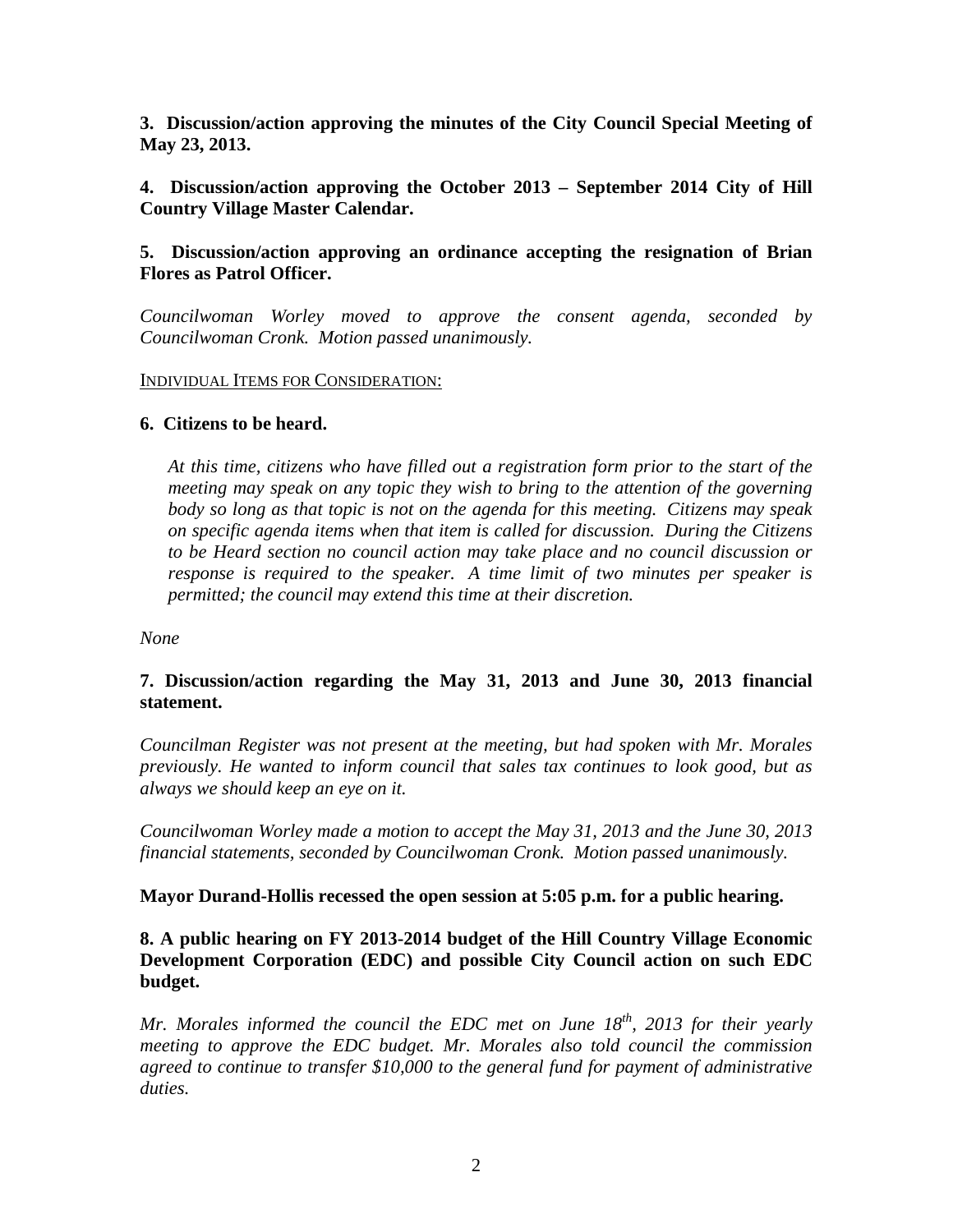*Mr. Morales informed council he had talked to the commission about possibly doing away with the EDC once the bonds are paid off. If this is done, the city can start a Crime Control District which is similar to the EDC and the funds collected could be used for the police department.* 

*Mayor Durand-Hollis explained that he had met with the Town of Hollywood Park EDC President, Mr. Brent Lane. Mayor Durand-Hollis passed out copies of the Town of Hollywood Park's EDC Organization, Goals and Strategies he received from Mr. Lane.* 

# **9. A public hearing, discussion and action regarding City of Hill Country Village Fiscal Year 2013-2014 budget and tax rate.**

*Mr. Morales spoke to council regarding the budget. He informed council that he had spoken with Councilman Register and Mayor Durand-Hollis prior to the council meeting on possible cutbacks. Several changes have been made on the budget and it is now different from the executive summary that was given to council. Mr. Morales informed council that he added \$20,000 to sales tax, deleted \$12,600 for the radios, deleted \$10,000 from the vehicle replacement fund and deleted \$10,000 from the merit pool. At this time, Mr. Morales has not factored in workers compensation numbers of approximately \$3,700 that he received today. With all the changes made to the budget, Mr. Morales feels the budget has been cut back to the bare minimum and cannot be reduced any more. The current budget numbers are the actual numbers it will take to run the city on a day to day basis. The last change that will need to be factored in is medical benefits. Those numbers will be available on August 21, 2013 at 10:00 a.m.* 

*Mr. Morales informed council he has a meeting set up with the County Manager on August 8, 2013 at 2:00 p.m. regarding dispatch and will send out a mass email to all the cities and independent school districts on Friday.*

*Mayor Durand-Hollis informed council that he received his firm's medical benefits quote today and his insurance went up 16%. He believes the medical insurance will be a big factor. Mayor Durand-Hollis wanted to let council know that all the effort to balance and cut back on the budget is so the tax rate will not increase.*

*Councilman Allen questioned if all the insurance increases had to do with Obamacare.* 

*Councilman Allen inquired about the length of our contract with San Antonio Fire Department and felt that it may need to be revisited.* 

*Mr. Morales related our fire contract with the City of San Antonio was for 10 years, however we could opt out of the contract.*

*Councilman Allen related to council that there is a new Mayor in the Town of Hollywood Park and new faces on the city council that may be interested in working together again.* 

*Councilwoman Worley inquired about the vehicle replacement fund. Mr. Morales related this was the best thing the council could have done. The vehicle replacement fund would be cut \$10,000 going from \$35,500 to \$25,500. The vehicle replacement fund builds up*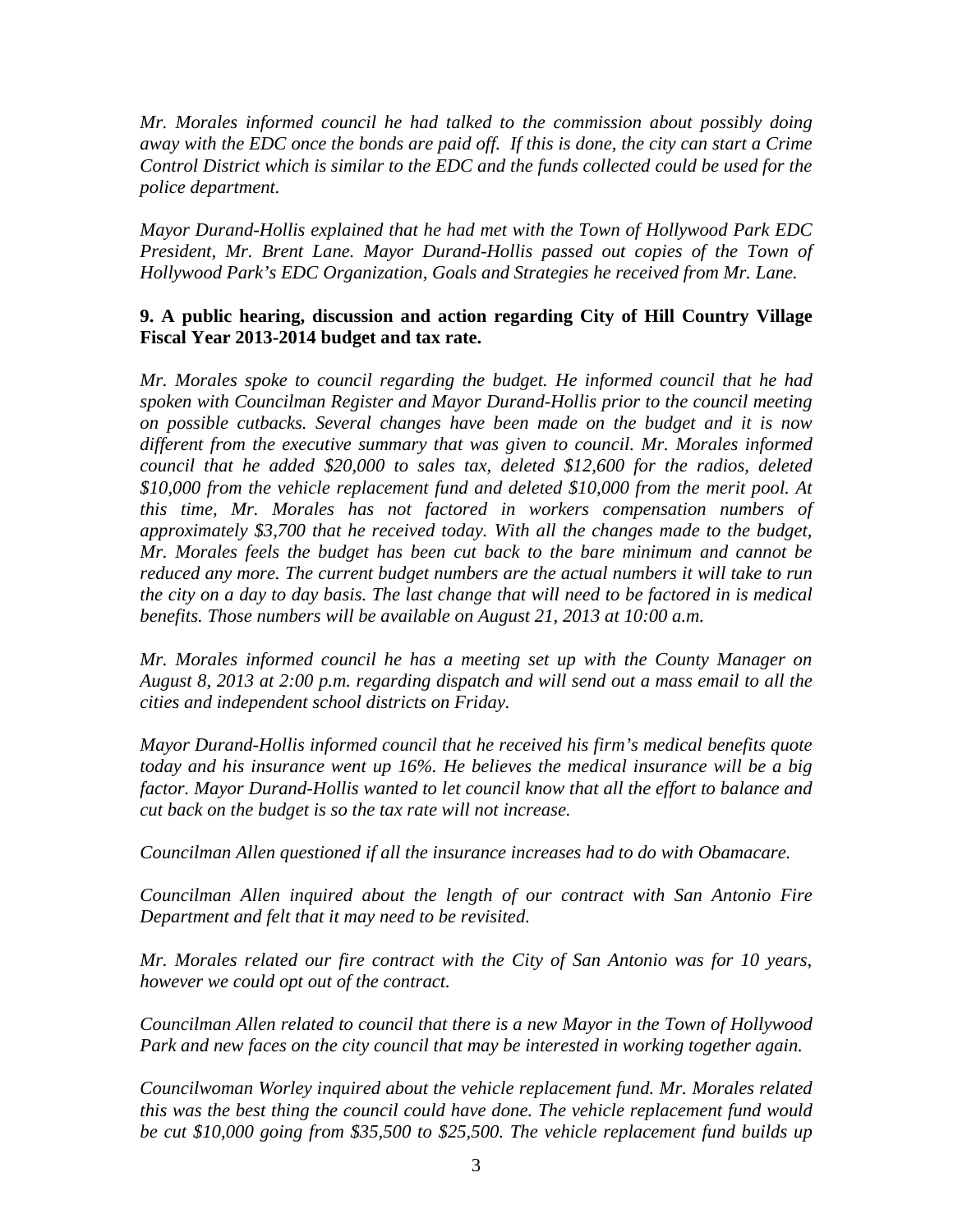*each year and Mr. Morales doesn't have to come to council each year asking for money for vehicles since it is already there. When Mr. Morales buys new vehicles he sells the old ones and that money goes back into the vehicle replacement fund as well. Over the past years we have been able to reuse the interior and exterior equipment saving the city money. Councilwoman Worley also asked about the merit pool, Mr. Morales informed council it was \$20,000 for the past several years, but has now been cut back to \$10,000 to help balance the budget.*

*Councilwoman Cronk inquired as to when the budget must be voted on, as she knows it is still being shaped and that the medical insurance numbers will be sent as soon as city staff receives them.* 

**Mayor Durand-Hollis reconvened at 5:37 p.m. for the open session.** 

# **10. Mayor's Report to Council.**

*Mayor Durand-Hollis has a meeting with the Town of Hollywood Park's EDC representative on July 26, 2013.*

*Mayor Durand-Hollis expressed to council that he was treated very well by the Town of Hollywood Park at their meeting this week regarding matters with the Texas Department of Transportation.*

*Mayor Durand-Hollis wanted to remind council of the meeting with the County Manager of Bexar County regarding dispatch services on August 8, 2013 at 2:00 p.m.*

# **11. Communications with City Administrator.**

*None*

# **12. Adjourn**

*THE COUNCIL RESERVES THE RIGHT TO DISCUSS AND APPROPRIATELY ACT UPON ANY ITEM STATED ON THIS AGENDA IN OPEN SESSION. THE COUNCIL RESERVES THE RIGHT TO ADJOURN INTO EXECUTIVE SESSION AT ANY TIME DURING THE COURSE OF THIS MEETING TO DISCUSS ANY OF THE MATTERS LISTED ABOVE, AS AUTHORIZED BY TEXAS GOVERNMENT CODE SECTIONS 551.071 (CONSULTATIONS WITH ATTORNEY), 551.072 (DELIBERATIONS ABOUT REAL PROPERTY), 551.073 (DELIBERATIONS ABOUT GIFTS AND DONATIONS), 551.074 (PERSONNEL MATTERS), 551.076 (DELIBERATIONS ABOUT SECURITY DEVICES) AND 551.086 (ECONOMIC DEVELOPMENT). NO ACTION MAY BE TAKEN IN EXECUTIVE SESSION.*

*There being no further business to come before the City Council, the meeting was adjourned at 5:43 p.m.*

Approved this  $26<sup>th</sup>$  day of September 2013.